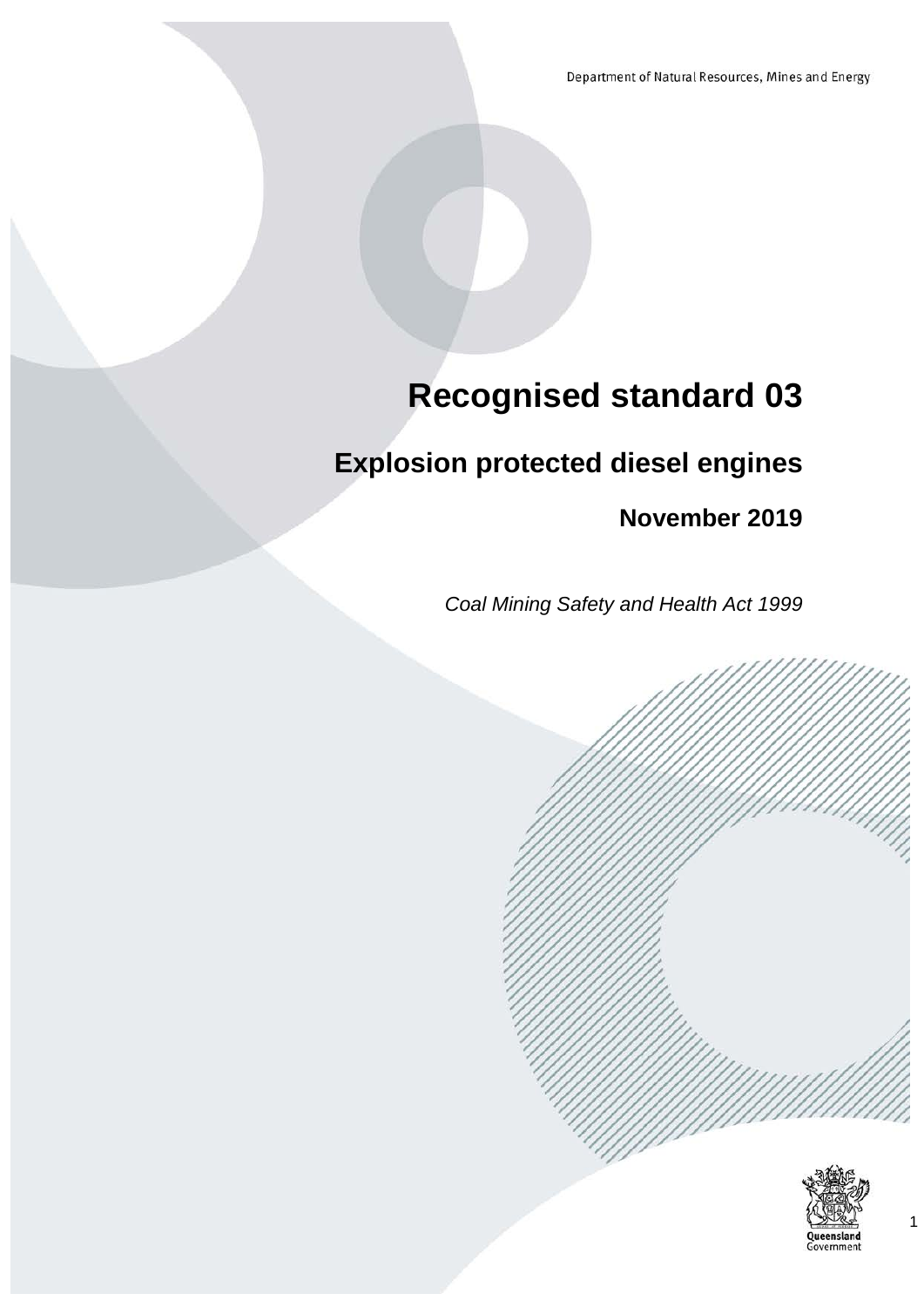Recognised Standards may be updated from time to time. To ensure you have the latest version, check the DNRME website: [www.business.qld.gov.au/industry/mining/safety-health/mining-safety-health/legislation](http://www.business.qld.gov.au/industry/mining/safety-health/mining-safety-health/legislation-standards-guidelines)[standards-guidelines](http://www.business.qld.gov.au/industry/mining/safety-health/mining-safety-health/legislation-standards-guidelines) or contact your local Inspector of Mines.

| South Region - Rockhampton                                                                                                   | <b>North Region - Mackay</b>                                                                                    | South Region - Brisbane  |
|------------------------------------------------------------------------------------------------------------------------------|-----------------------------------------------------------------------------------------------------------------|--------------------------|
| PO Box 3679                                                                                                                  | PO Box 1801                                                                                                     | PO Box 15216             |
| <b>Red Hill Q 4701</b>                                                                                                       | Mackay Q 4740                                                                                                   | City East Q 4002         |
| P (07) 4936 0184                                                                                                             | P (07) 4999 8512                                                                                                | P (07) 3330 4272         |
| rockyminesinsp@dnrm.gld.gov.au                                                                                               | minesmackay@dnrm.gld.gov.au                                                                                     | sthmines@dnrm.gld.gov.au |
| <b>North East Region - Townsville</b><br>PO Box 1752<br>MC Townsville Q 4810<br>P (07) 4447 9248<br>tsymines@dnrm.gld.gov.au | North West Region - Mount Isa<br>PO Box 334<br>Mount Isa Q 4825<br>P (07) 4747 2158<br>isamines@dnrm.gld.gov.au |                          |

This publication has been compiled by the Mines Inspectorate, Mines Safety and Health, Department of Natural Resources, Mines and Energy.

#### © State of Queensland, 2019

The Queensland Government supports and encourages the dissemination and exchange of its information. The copyright in this publication is licensed under a Creative Commons Attribution 3.0 Australia (CC BY) licence.

Under this licence you are free, without having to seek our permission, to use this publication in accordance with the licence terms.



You must keep intact the copyright notice and attribute the State of Queensland as the source of the publication.

Note: Some content in this publication may have different licence terms as indicated.

For more information on this licence, visit http://creativecommons.org/licenses/by/3.0/au/deed.en

The information contained herein is subject to change without notice. The Queensland Government shall not be liable for technical or other errors or omissions contained herein. The reader/user accepts all risks and responsibility for losses, damages, costs and other consequences resulting directly or indirectly from using this information.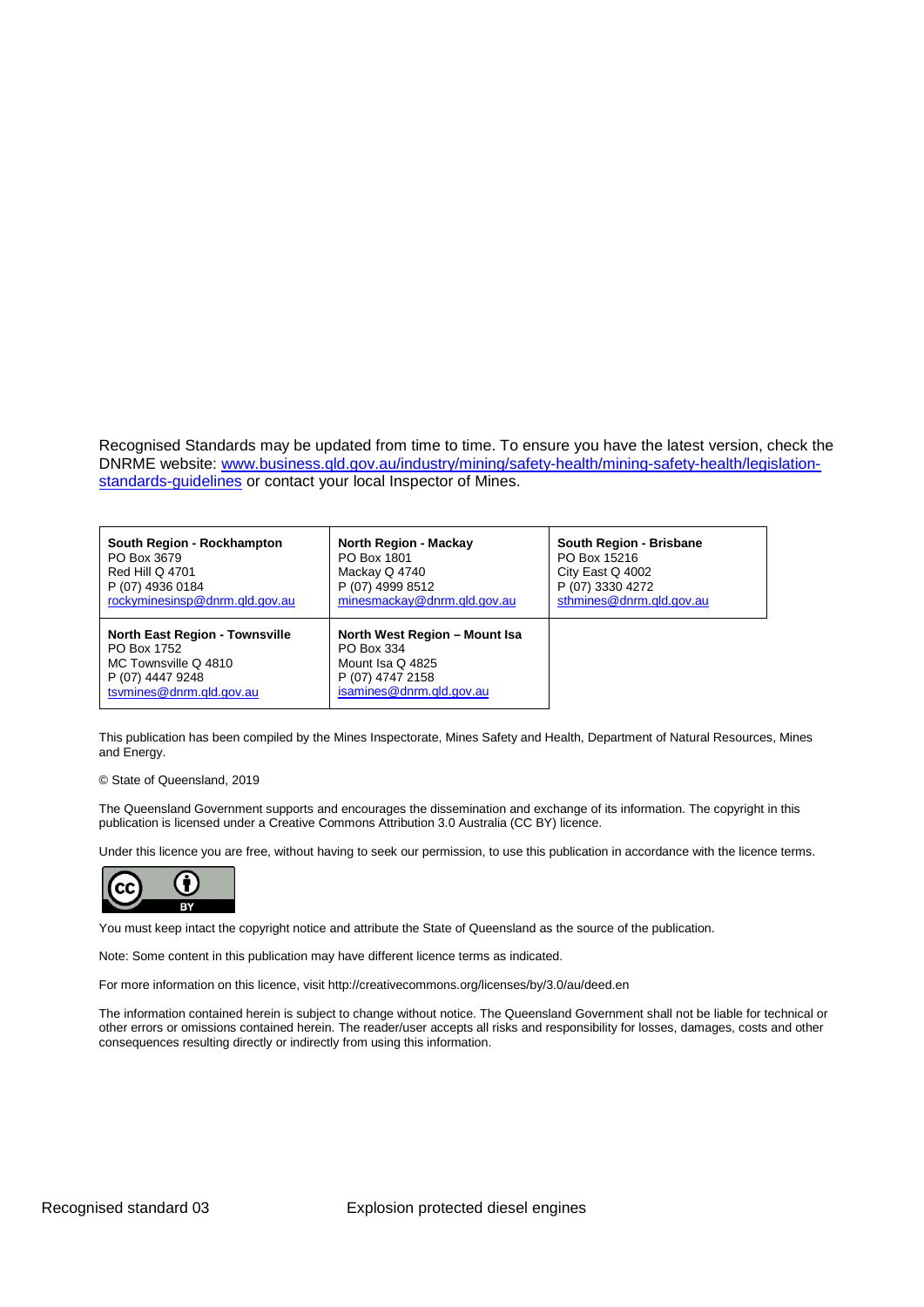# **Recognised standards**

**This document is issued in accordance with PART 5—RECOGNISED STANDARDS and Section 37(3) of the** *Coal Mining Safety and Health Act 1999.*

### **PART 5 - RECOGNISED STANDARDS**

#### **71 Purpose of recognised standards**

A standard may be made for safety and health (a "recognised standard") stating ways to achieve an acceptable level of risk to persons arising out of coal mining operations.

### **72 Recognised standards**

- (1) The Minister may make recognised standards.
- (2) The Minister must notify the making of a recognised standard by gazette notice.
- (3) The chief executive must keep a copy of each recognised standard and any document applied, adopted or incorporated by the recognised standard available for inspection, without charge, during normal business hours at each department office dealing with safety and health.
- (4) The chief executive, on payment by a person of a reasonable fee decided by the chief executive, must give a copy of a recognised standard to the person.

#### **73 Use of recognised standards in proceedings**

A recognised standard is admissible in evidence in a proceeding if—

- (a) the proceeding relates to a contravention of a safety and health obligation imposed on a person under part 3; and
- (b) it is claimed that the person contravened the obligation by failing to achieve an acceptable level of risk; and
- (c) the recognised standard is about achieving an acceptable level of risk.

### **PART 3- SAFETY AND HEALTH OBLIGATION**

#### **37. How obligation can be discharged if regulation or recognised standard made**

- (3) …. if a recognised standard states a way or ways of achieving an acceptable level of risk, a person discharges the person's safety and health obligation in relation to the risk only by—
	- (a) adopting and following a stated way; or
	- (b) adopting and following another way that achieves a level of risk that is equal to or better than the acceptable level."

Where a part of a recognised standard or other normative document referred to therein conflicts with the *Coal Mining Safety and Health Act 1999* or the *Coal Mining Safety and Health Regulation 2017*, the Act or Regulation takes precedence.

**This recognised standard is issued under the authority of the Minister for Natural Resources, Mines and Energy.**

*[Gazetted 22 November 2019]*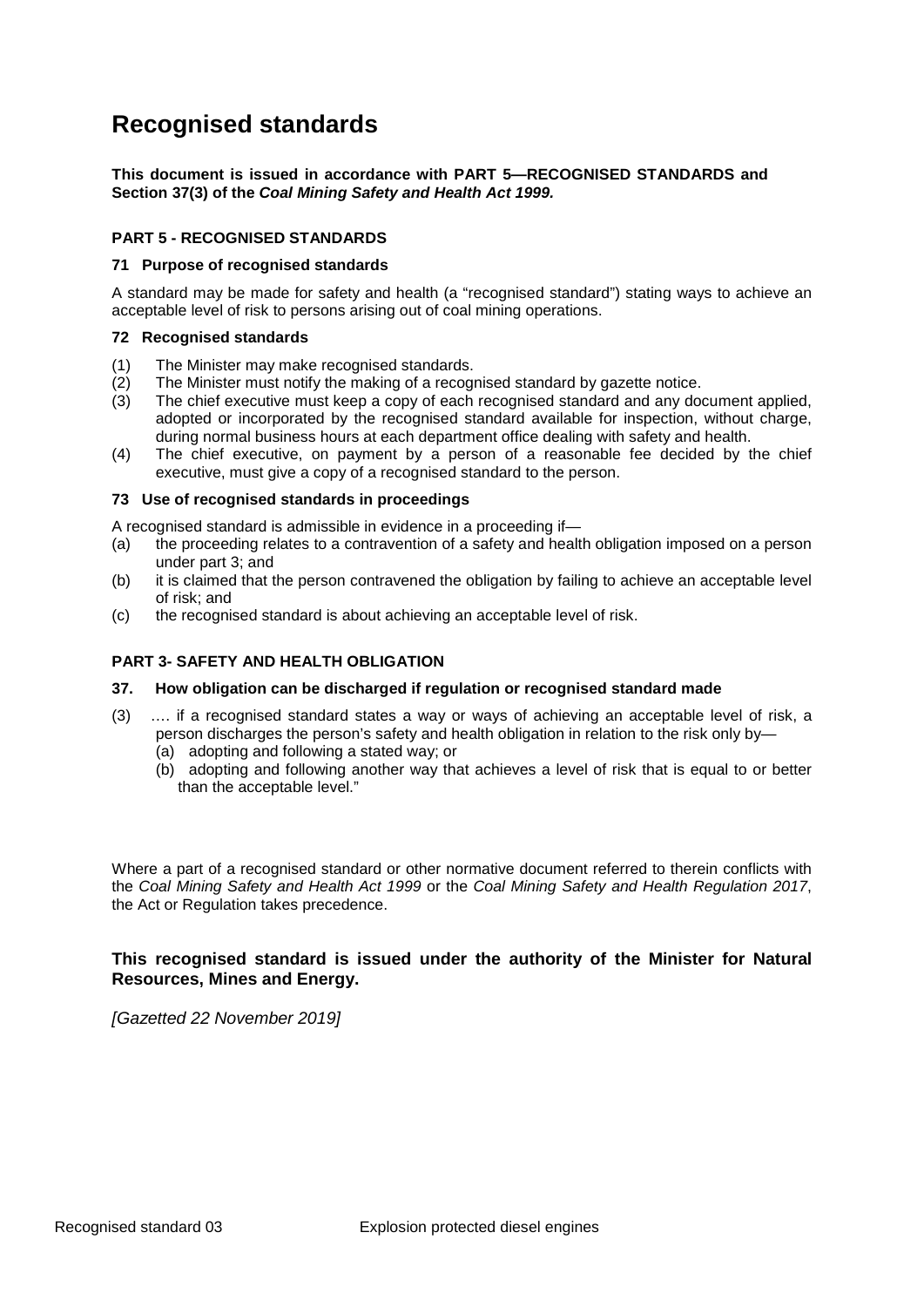### **Table of contents**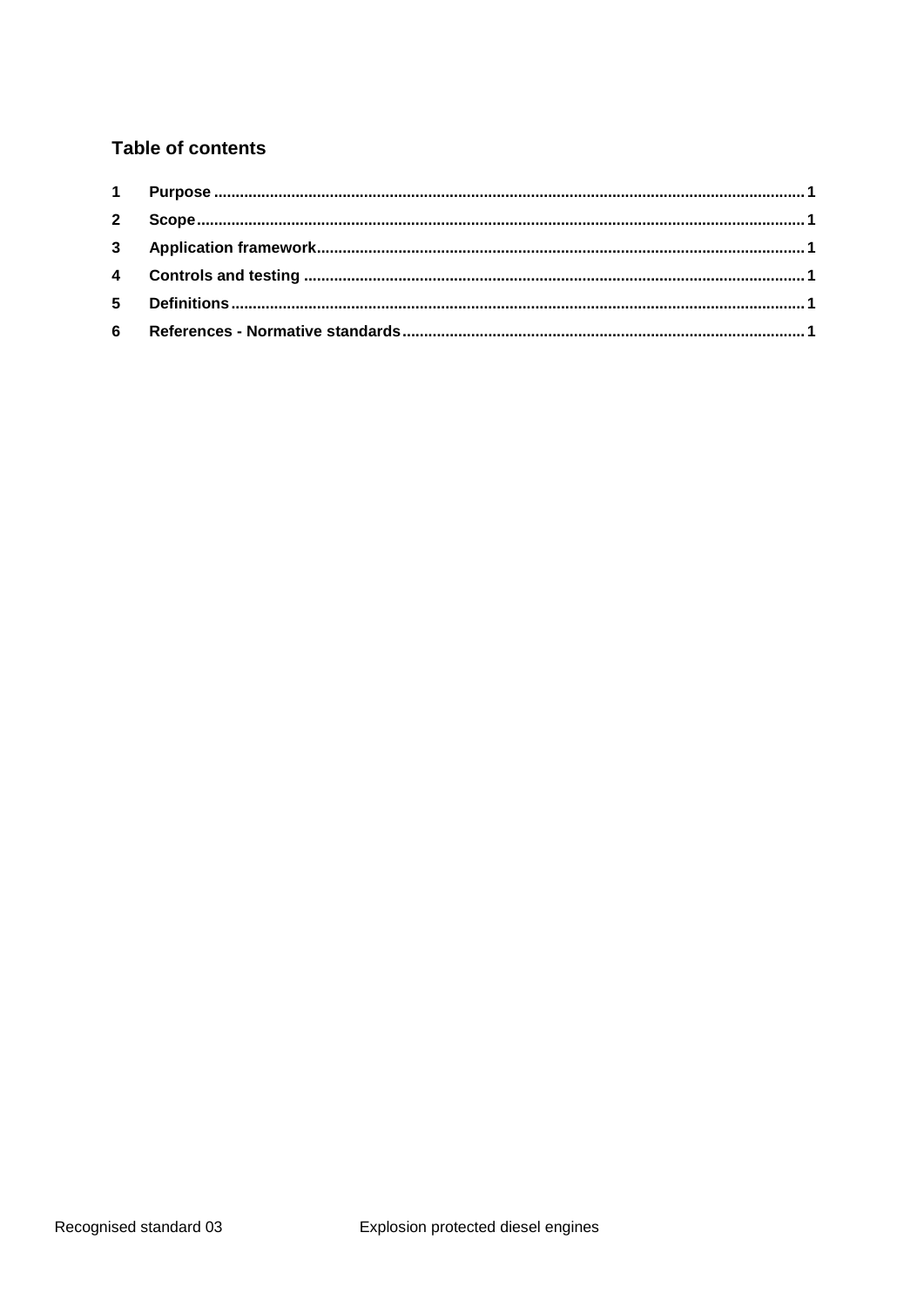### <span id="page-4-0"></span>**1 Purpose**

To assist manufacturers and users of plant powered by internal combustion engines to meet the requirements of section 261(2) of the Coal Mining Safety and Health Regulation 2017 (CMSHR 2017): section 261(2) addresses the requirements of internal combustion engines used to power plant operated in an Explosion Risk Zone 1 (ERZ1) in an underground coal mine.

### **261 Using plant powered by internal combustion engines**

- ….. (2) The underground mine manager must ensure an internal combustion engine used to power plant in an ERZ1 is -
	- *(a) a compression ignition type; and*
	- *(b) a type that has been tested by a nationally accredited testing station under AS/NZS 3584.2: 2008 'Diesel engines systems for underground coal mine –explosion protected; and*
	- *(c) assessed by the engine's manufacturer, having regard to the recognised standard for explosion protected diesel engine systems, as safe to use in an ERZ1; and*
	- *(d) clearly marked with information identifying -*
		- *(i) the test report for the test mentioned in paragraph (b); and*
		- *(ii) the assessment report for the assessment mentioned in paragraph (c)*
- (3) The underground manager must ensure an internal combustion engine is not used to power plant in an ERZ0.

<span id="page-4-1"></span>In this section – '*AS/NZS' means a joint Standards Australia and Standards New Zealand standard.*

## **2 Scope**

This standards applies to internal combustion engines powering plant in an ERZ1 of underground coal mines in Queensland.

## <span id="page-4-2"></span>**3 Application framework**

Internal combustion engines used to power plant used in Queensland underground coal mines must be of the compression ignition type; refer *section 261 Using plant powered by internal combustion engines* (CMSHR 2017). When diesel engines are used in underground mines they introduce safety and health hazards and must be designed and built (and maintained) to ensure that the risks associated with these hazards are properly managed.

The major safety hazards associated with using diesel engines underground in a coal mine are explosion and fire. Explosion is the result of the engine igniting an explosive mixture of gas, usually methane, which is naturally present in most underground coal mines. Fire caused by diesel engines is usually the result of igniting spilt fuel or coal dust on hot surfaces.

Areas of an underground coal mine are given a risk zone rating depending on the probability of an explosive mixture of gas being in that particular area. In order of descending probability of the presence of an explosive mixture of gas, areas are zoned ERZ0, ERZ1 and NERZ.

ERZ0 is the area of a mine with a high probability that methane will be present in a concentration greater than 2%. This presents an unacceptable level of risk when operating an internal combustion engine in an area with this classification.

ERZ1 is an area of a mine where on most occasions the methane level will vary between 2% and 0.5%. On some occasions the concentration will possibly exceed 2%, creating an unacceptable level